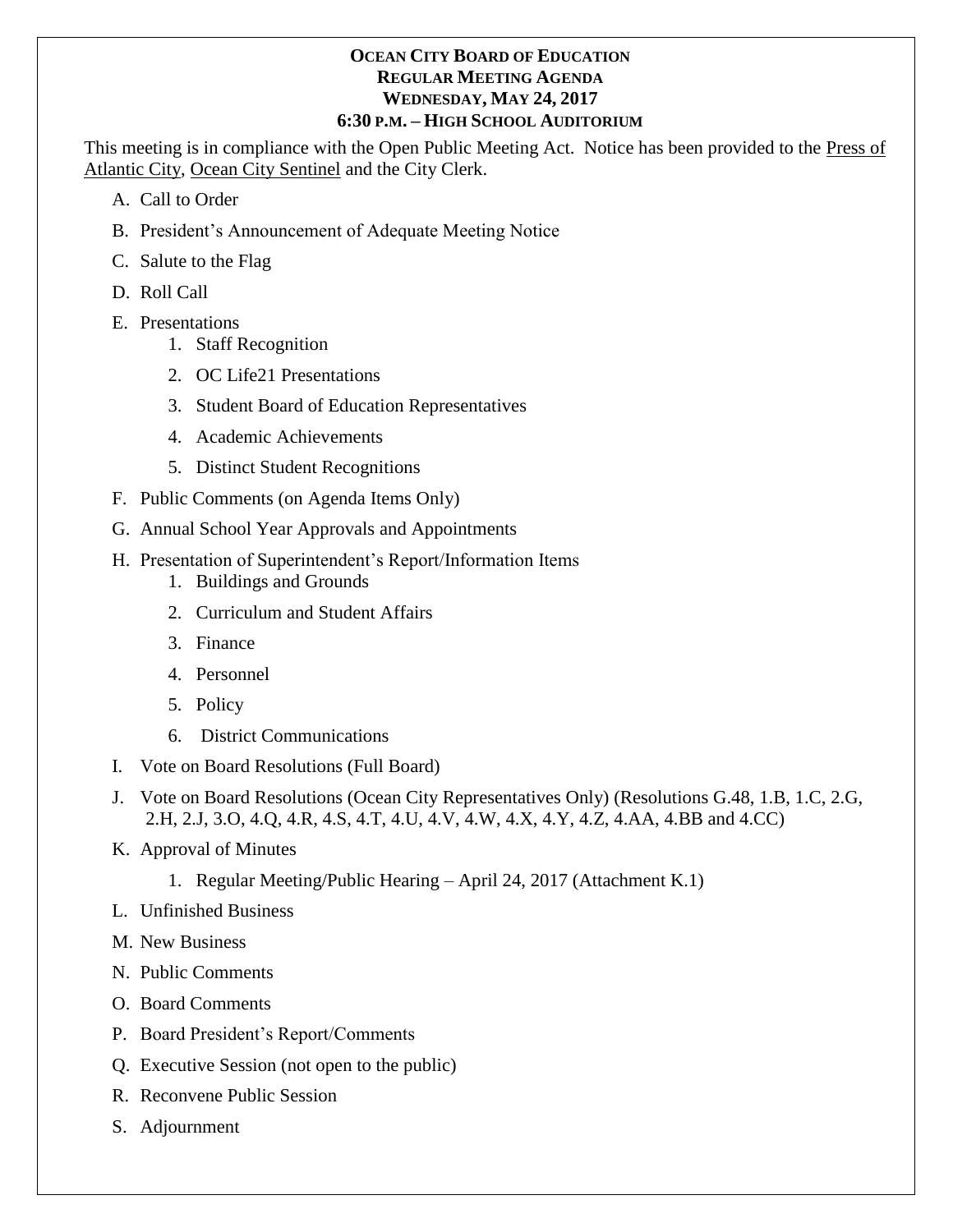## **G. AGENDA - ANNUAL SCHOOL YEAR APPROVALS**

- 1. Designation of Board Secretary The Board approves Timothy E. Kelley as the Board Secretary for the 2017-18 school year.
- 2. Designation of Custodian of Records

The Board approves, in accordance with the Open Public Records Act, to appoint the Business Administrator/Board Secretary as the 2017-18 Custodian of Records and the Superintendent as Sub-Custodian of Records should the Custodian be absent and to approve the District Open Public Records Act request form for the 2017-18 school year.

3. Designation of Official Newspapers

The Board approves the Ocean City Sentinel and Press of Atlantic City as official newspapers. The Courier News shall be used solely for cooperative purchasing with Educational Data Services, Inc.

#### 4. Compliance Officers

The Board approves the following appointments for the 2017-18 school year:

| <b>Compliance Category</b>                    | <b>Staff Member Responsible</b>          |
|-----------------------------------------------|------------------------------------------|
| Affirmative Action Officer - Classroom        | Director of Student Services             |
| <b>Affirmative Action Officer - Employees</b> | Director of Student Services             |
| <b>Affirmative Action Officer - Contracts</b> | School Business Administrator            |
| Public Agency Compliance Officer              | School Business Administrator            |
| <b>Title IX Coordinator</b>                   | <b>Athletic Director</b>                 |
| Americans with Disabilities Coordinator       | Director of Student Services             |
| Section 504 Officer                           | Director of Student Services or Designee |
| Authorized Representative for ESSA            |                                          |
| <b>Entitlement Program</b>                    | Director of Academic Services            |
| Data Security Officer                         | Director of Academic Services            |
| <b>Student Privacy Officers</b>               | Director of Student Services             |
|                                               | Director of Academic Services            |
| Asbestos Management/AHERA Officer             | <b>Director of Facilities</b>            |
| Safety & Health Designee                      | <b>Director of Facilities</b>            |
| <b>Indoor Air Quality Designee</b>            | <b>Director of Facilities</b>            |
| <b>Integrated Pest Management Coordinator</b> | Director of Facilities                   |
| Chemical Hygiene Officer                      | <b>Director of Facilities</b>            |
| <b>Right to Know Officer</b>                  | <b>Director of Facilities</b>            |
| <b>Homeless Liaison</b>                       | <b>Director of Student Services</b>      |
| <b>Surrogate Parent Coordinator</b>           | <b>Director of Student Services</b>      |
| District Liaison for Missing & Abused         |                                          |
| Children                                      | Director of Student Services             |
| <b>Substance Awareness Coordinator</b>        | <b>Student Assistance Coordinator</b>    |
| Anti-Bullying District Coordinator            | Director of Student Services             |
| Primary School Anti-Bullying Specialist       | <b>Guidance Counselor</b>                |
| Alternate                                     | Learning Disability/Teacher Consultant   |
| Intermediate School Anti-Bullying Specialist  | <b>Guidance Counselor</b>                |
| Alternate                                     | Social Worker                            |
| High School Anti-Bullying Specialist          | <b>Student Assistance Coordinator</b>    |
| Alternate                                     | Guidance Counselor                       |
| <b>High School Extension School</b>           | <b>Guidance Counselor</b>                |
| Alternate                                     | <b>Student Assistance Counselor</b>      |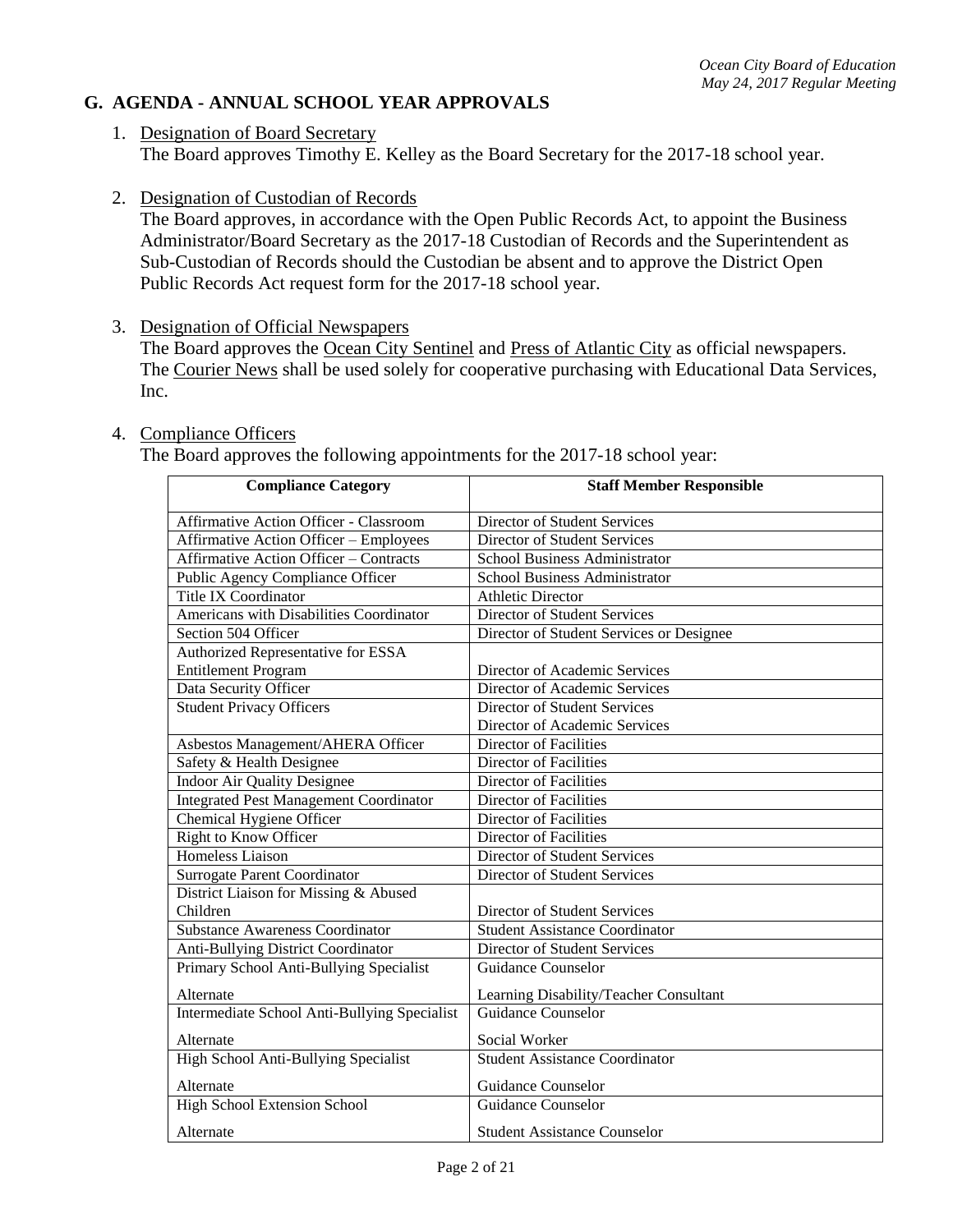5. Implement Budget

The Board authorizes the Superintendent and the Business Administrators to implement the 2017-18 budget, once authorized and finalized, pursuant to local and state policies and regulations.

6. Authorization to Invest Monies

The Board approves the Business Administrator as authorized to invest monies in federally approved and State Governmental Unit Deposit Protection Act authorized banks with the award to be given to the bank quoting the highest return.

7. Designation of Transfer Authority

The Board approves, as provided by N.J.S.A. 18A: 22-8.1, the Superintendent or School Business Administrator be designated to approve such line item budget transfers, as are necessary between Board of Education meetings, and that such transfers shall be reported to the Board of Education, ratified and duly recorded in the minutes of the next regular meeting.

8. Resolution Authorizing Payment of Bills

The Board authorizes the School Business Administrator and the Superintendent to issue payment of bills in-between meetings for emergent issues, said bills will be presented for approval at the next scheduled Board of Education meeting.

9. Annual Establishment of Petty Cash Funds

The Board approves in accordance with Board of Education Policy #3451, Petty Cash, the establishment of revolving petty cash funds in the care of the following persons and in the following amounts for the 2017-18 school year:

| School Business Administrator/Board Secretary | \$400 |
|-----------------------------------------------|-------|
| Each Building Principal                       | \$300 |
| Child Study Team                              | \$300 |

- 10. Designation of Bank Depositories and Check Signatories (Attachment #G.10) The Board approves the Designation of Bank Depositories and Check Signatories for the 2017-18 school year.
- 11. Resolution Authorizing Tax Shelter Providers (Attachment #G.11) The Board approves the 403(b) Tax Shelter providers, 403(b) Plan Document and 457 Tax Shelter Providers for the 2017-18 school year.
- 12. Resolution Appointing Timothy E. Kelley, Business Administrator, as the Qualified Purchasing Agent (Attachment #G.12) The Board approves the resolution appointing Timothy E. Kelley, Business Administrator, as the Ocean City Board of Education Qualified Purchasing Agent for the 2017-18 school year in accordance with the provisions of N.J.S.A. 18A-1 et. seq.
- 13. Resolution Authorizing the Use of N.J. State Contract Vendors (Attachment #G.13) The Board approves the resolution authorizing the Procurement of Goods and Services through the New Jersey Division of Purchase and Property State Contract for the 2017-18 school year.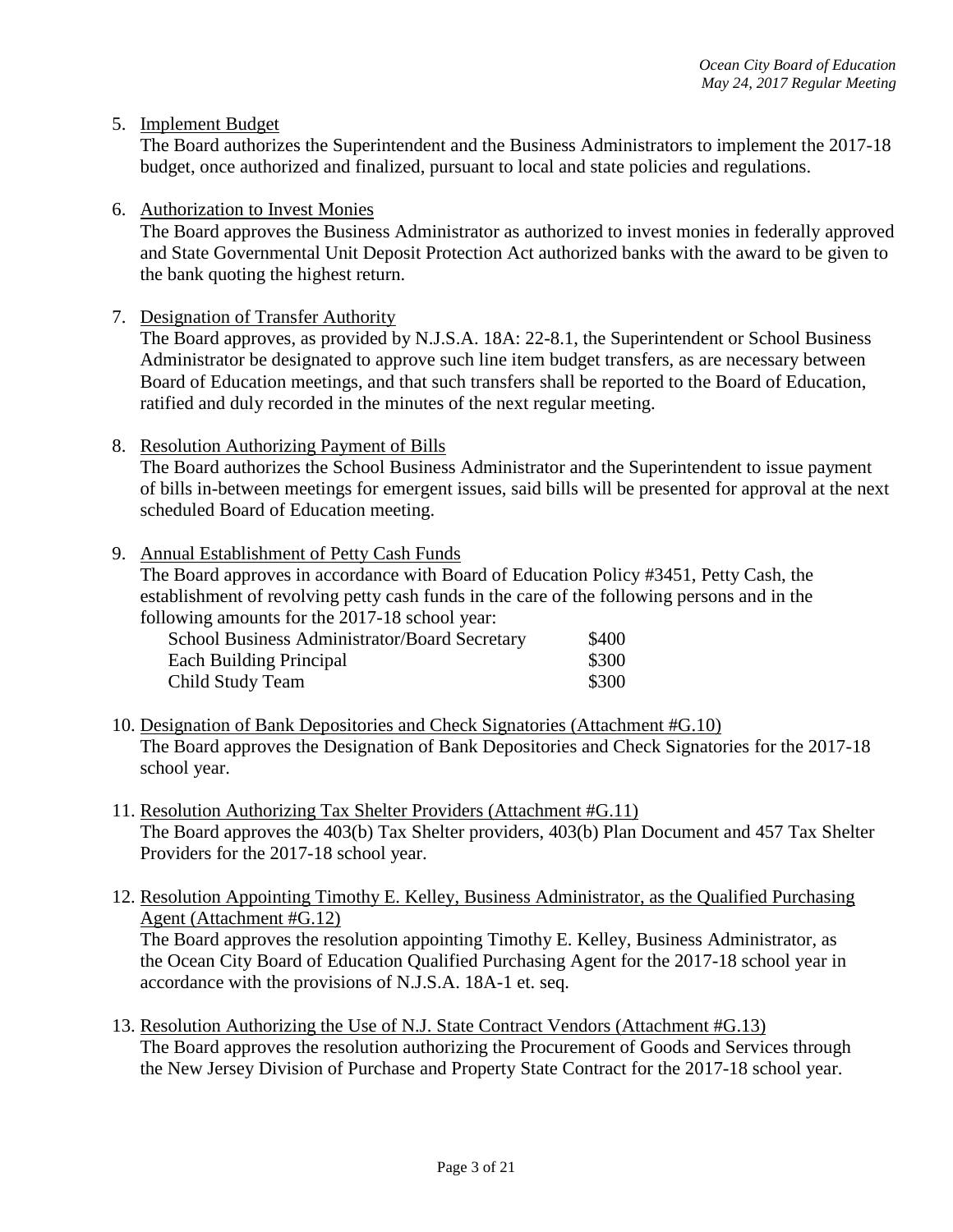## 14. Professional Services Limitations

The Board approves, for the 2017-18 school budget year, the maximum dollar limit for professional services of \$150,000 for school physician and various neurological, behavioral, psychological and related services, \$150,000 for legal services, \$30,000 for auditing services, \$44,000 for Architect of Record, engineering and environmental services, \$40,000 for homebound tutoring services and \$30,000 for employee benefits agent.

## 15. Contracts for 2016-17

Pursuant to PL 2015, Chapter 47, the Ocean City Board of Education intends to renew, award or permit to expire all contracts previously awarded by the Board of Education in the 2016-17 fiscal year, ending June 30, 2017. Each of the contracts awarded are, have been and will continue to be in full compliance with all state and federal statutes and regulations, in particular, New Jersey Title18A:18 et seq, NJAC Chapter 23 and Federal Uniform Administrative Requirements 2CFR, Part 200. A listing of all contracts is not attached as all Purchase Orders issued by the District are considered contracts thus all purchase orders issued during 2016-17 fall under this certification.

### 16. Board of Education Policies

The Board adopts the Rules for Board Governance (Bylaws, Policies, Regulations and Mandatory Regulations) for the 2017-18 school year.

### 17. Curricula, Assessment Plan and Textbooks (Attachment #G.17)

The Board adopts the Ocean City School District K-12 curricula, assessment plan and textbook list for the 2017-18 school year.

- 18. Principal Evaluation Model and Rubric (Attachment #G.18) The Board approves Dr. James Stronge's Leadership Effectiveness Performance Evaluation System and the attached rubric as the School District's Principal Evaluation Instrument for the
- 2017-18 school year. 19. Teaching Evaluation Framework and Rubric (Attachment #G.19)
	- The Board approves Charlotte Danielson's Framework for Teaching and the attached rubric as the School District's Teacher Evaluation Instrument for the 2017-18 school year.
	- 20. Ocean City District Plans/Manuals

The Board adopts the Integrated Pest Management Plan, Indoor Air Quality Plan, Purchasing Manual, Comprehensive Equity Plan, Comprehensive Maintenance Plan, Mentoring Plan, Student Dismissal Plan, Emergency Crisis and Management Plan, Internal Controls Plan and Standard Operating Procedures, District Position Control Roster, Affirmative Action Plan, Employee Handbook, Substitute Teacher Handbook, Teacher Evaluation Handbook and Administrative Evaluation Handbook.

- 21. Continuing Disclosure Agent Services (Attachment #G.21) The Board approves the attached agreement with Phoenix Advisors, LLC to provide Continuing Disclosure Compliance services for the 2017-18 school year at a cost of \$850.
- 22. Insurance Risk Manager

The Board approves the McMahon Agency to provide Insurance Risk Manager Services for the 2017-18 school year.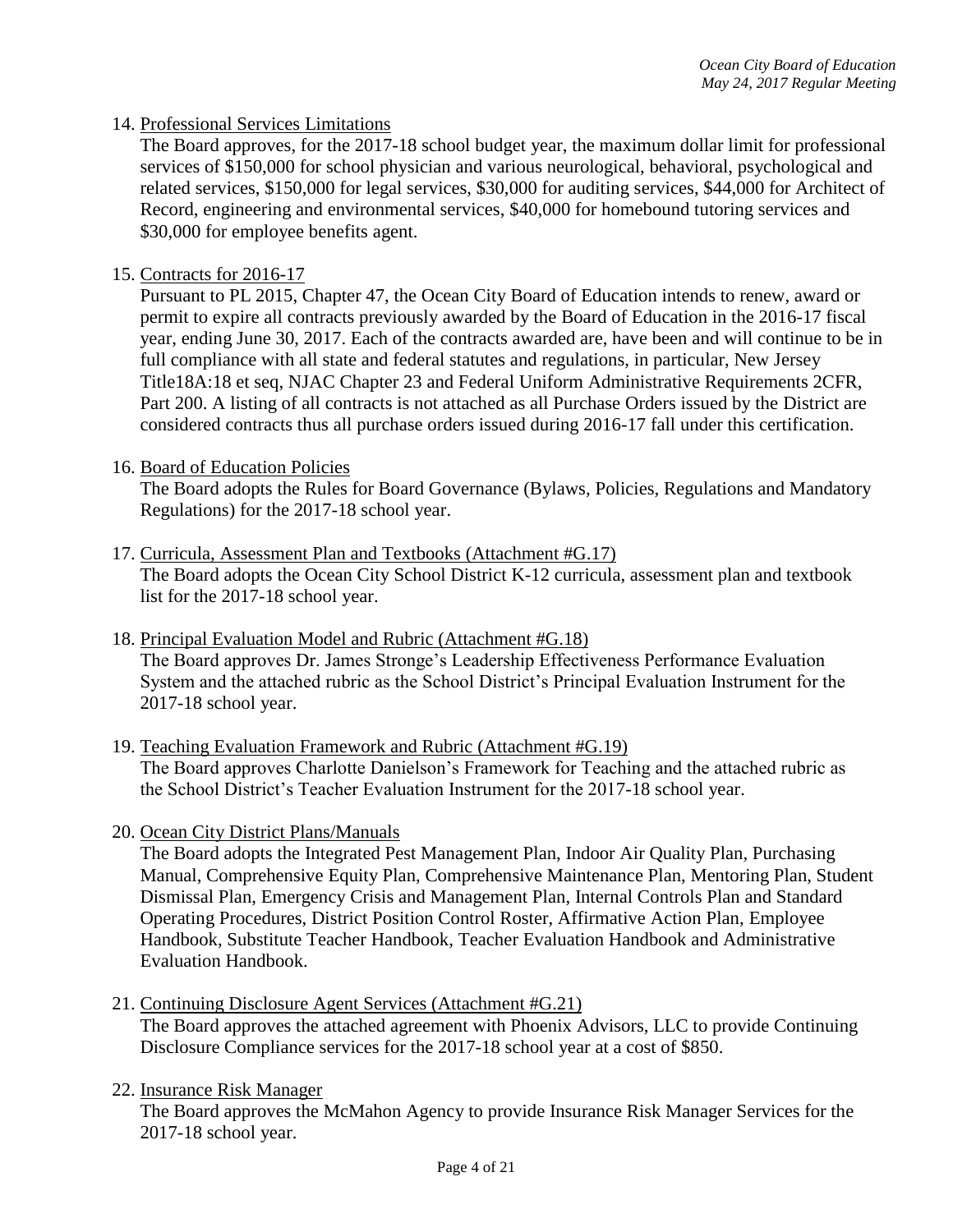23. Designation of Insurance Provider

The Board approves the continuance of the District's membership in the New Jersey Schools Insurance Group through June 30, 2018.

24. Employee Benefits Agent

The Board approves Brown & Brown Benefit Advisors as the Employee Benefits Agent for the 2017-18 school year for the annual fee of \$30,000.

25. Policy Service Provider

The Board approves Strauss Esmay Associates LLP to provide Board of Education Policy update services for the 2017-18 school year for the fee of \$4,090.

- 26. Requisition for Taxes (Attachment #G.26) The Board approves the Requisition for Taxes for July 1, 2017 through June 30, 2018.
- 27. Olweus Bullying Prevention Program

The Board approves the Olweus Bullying Prevention Program through Atlantic Prevention Resources for the 2017-18 school year in the amount of \$1,250. This program also includes training and consultation.

#### 28. Student Support Services Program

The Board approves the *Lifelines* Prevention Program, Natural High Program and Forest Friends Program for the 2017-18 school year at no cost to the Board.

29. Crisis Prevention/Intervention Contract (Attachment #G.29)

The Board approves the attached Crisis Prevention/Intervention contract between ABC Consultants, L.L.C. and the Ocean City School District, effective September 1, 2017 through June 30, 2018. The rates are as follows:

- \$ 130/per hour Direct and indirect service consultation
- \$1,500/per day Full-Day Crisis Prevention/Intervention Training
- \$ 750/half day Half-Day Crisis Prevention/Intervention Training
- \$ .55 per mile Travel to/from
- 30. Designation of School Physician\*

The Board approves a professional services contract with Jerry Horowitz, D.O. in the amount of \$14,400 for the 2017-18 school year with Dr. Horowitz to serve as the School Physician.

\*This professional service appointment is recommended for approval as an authorized exception to the Public School Contracts Law (N.J.S.A. 18A: 18A-1, et seq.) competitive bidding requirements.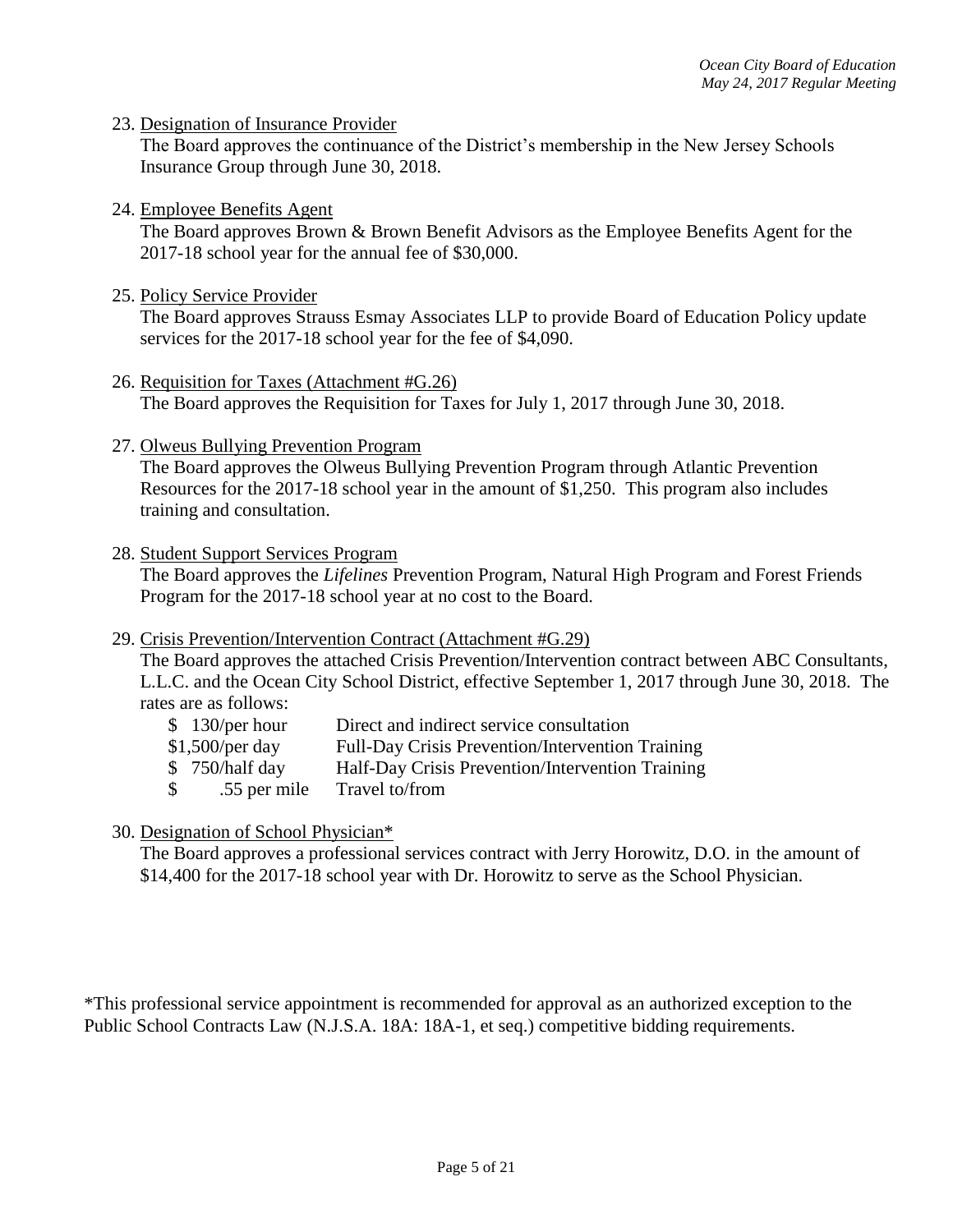31. Designation of Auditor for the Board of Education\*

The Board approves a professional services contract with the auditing firm of Ford, Scott & Associates in the amount of \$23,900 for the 2016-17 school year audit to be conducted during the 2017-18 school year.

32. Designation of Bond Counsel\*

The Board approves a professional services contract with the firm McManimon, Scotland  $\&$ Baumann LLC for bond counsel services at the hourly rate of \$185 for the 2017-18 school year.

33. Designation of Labor Counsel\*

The Board approves a professional services contract with the firm of Comegno Law Group P.C. for labor and other counsel services at the hourly rate of \$175 for the 2017-18 school year with Mark Toscano assigned to serve as Lead Counsel.

34. Designation of Architect\*

The Board approves RYEBREAD Architects to provide service as Architect of Record for the 2017-18 school year.

35. Student Residency Investigator\*

The Board approves DiJoseph Investigations, LLC as Student Residency Investigator and security services provider for the 2017-18 school year on an as needed basis.

36. Designation of Firms for Regulatory Compliance\*

The Board approves the following firms to provide regulatory and environmental compliance activities and services, including but not limited to AHERA, Right-to-Know and Indoor Air Quality, on an as needed basis for the 2017-18 school year:

Brinkerhoff Environmental Coastal Environmental Compliance Epic Environmental Services RAMM Environmental TTI Environmental, Inc.

37. Designation of Engineering Firms\*

The Board approves the following firms to provide engineering services on an as needed basis for the 2017-18 school year:

| Dante Guzzi Engineering Associates, L.L.C. | Civil Engineering Services                 |
|--------------------------------------------|--------------------------------------------|
| Davinci Group                              | Mechanical/Electrical Engineering Services |
| Kelter & Gilligo Consulting Engineers      | <b>Mechanical Engineering Services</b>     |

38. Occupational Therapy Renewal of Contract (Attachment #G.38)\*

The Board approves the attached contract for Deborah L. Huber to provide occupational therapy services for the 2017-18 school year.

\*These professional service appointments are recommended for approval as authorized exceptions to the Public School Contracts Law (N.J.S.A. 18A: 18A-1, et seq.) competitive bidding requirements.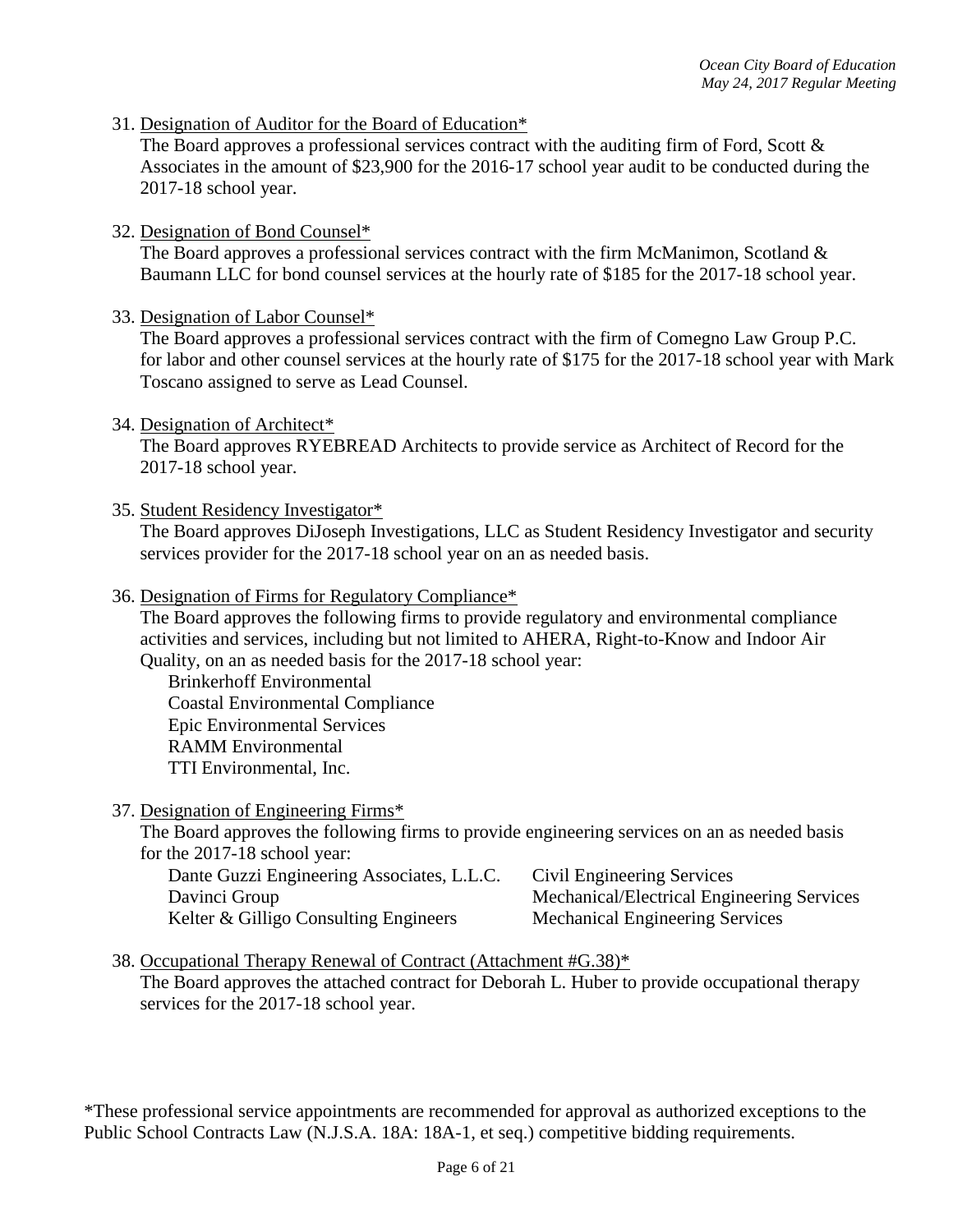39. Physical Therapy Contracts (Attachment #G.39)\*

The Board approves the attached contract for Kristina Bonstead to provide physical therapy services for the 2017-18 school year.

#### 40. Neurological Services\*

The Board approves the following providers for neurological services for the 2017-18 school year on an as needed basis:

| Dr. Russell Abrams      | \$400/per evaluation and report                                                                                                                                                                                                                                                                                                                                                                |
|-------------------------|------------------------------------------------------------------------------------------------------------------------------------------------------------------------------------------------------------------------------------------------------------------------------------------------------------------------------------------------------------------------------------------------|
| Barbara J. Leech, Ph.D. | Neuropsychological evaluations<br>\$1500/Comprehensive Neuropsychological Evaluation*<br>\$200/per hour - Independent Evaluation (interview plus record review)<br>\$350/per hour - Trial Preparation and/or Consultation<br>\$250/per hour - Record Review<br>\$1600/half day (up to four hours) Deposition/Court Appearance<br>\$2900/full day (over four hours) Deposition/Court Appearance |
|                         |                                                                                                                                                                                                                                                                                                                                                                                                |

**\***This evaluation includes comprehensive testing, interview, complete report (with diagnosis, interpretation, and recommendations), feedback session, and school visit (as needed) \*\*Payment of fees for legal preparation/consultation or appearances is required on or before the date scheduled for the event

#### 41. Psychological Services\*

The Board approves the following psychiatrists for evaluations for the 2017-18 school year on an as needed basis:

| Dr. Inua A. Momadu,<br><b>Shore Behavioral</b>                |                      |
|---------------------------------------------------------------|----------------------|
| Healthcare, Inc.                                              | \$450/per evaluation |
| $\Gamma_{\rm m}$ Thomas $\Omega_{\rm m}$ all $\Omega_{\rm m}$ |                      |

Dr. Thomas O'Reilly, Medford Family

Psychiatry, LLC \$450/per evaluation \$200/per hour - Consulting \$200 per hour - Individual Therapy \$100 - Missed appointment fee \$150 - Medical management

\*These professional service appointments are recommended for approval as authorized exceptions to the Public School Contracts Law (N.J.S.A. 18A: 18A-1, et seq.) competitive bidding requirements.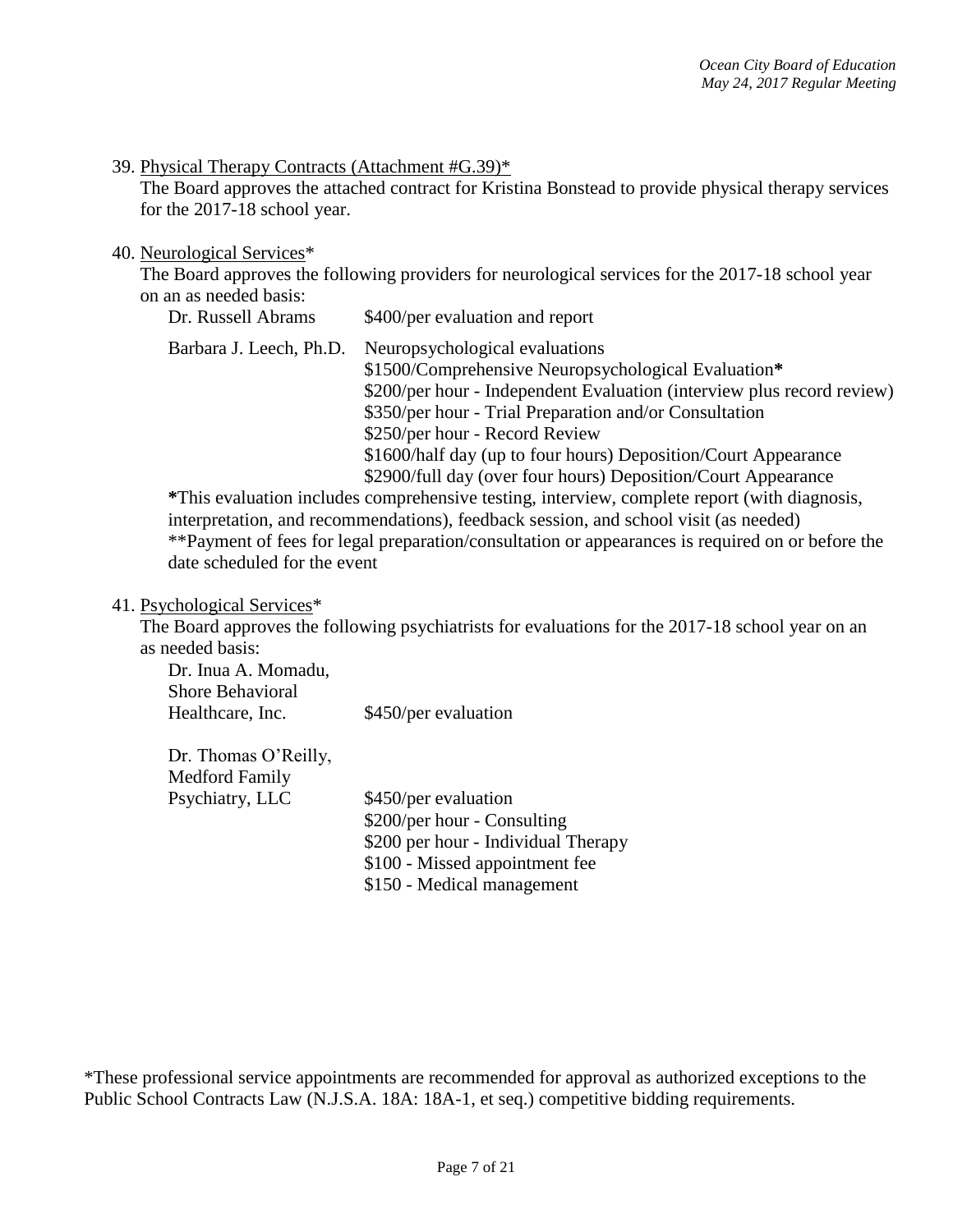42. Homebound Instruction/Bedside Services Contracts\*

The Board approves the following contracts for the 2017-18 school year:

Daytop Village of New Jersey to provide educational instruction – coursework focuses on core academic areas meeting all state education requirements. \$120.00/day

Educere to provide virtual education for homebound students, on an as needed basis, as follows: \$249 to \$1250 per year, with half-year, partial and failure makeup courses available \$399-\$599 Founders Education Cost with half-year course/partial and abbreviated available

Professional Education Services, Inc. to provide homebound instruction for bedside services at the following locations:

Princeton House Behavioral Health Systems High Focus Centers C.A.R.E.S. Program Inspira Health Center

- 43. Professional Development, Behavioral Consultant Services and Crisis Training (Attachment #G.43)\* The Board approves the attached Professional Services Contracts for Professional Development, Behavioral Consultant services and Crisis Training services provided by Brett DiNovi & Associates, L.L.C. for the 2017-18 school year.
- 44. Consultation Services (Attachment #G.44)\*

The Board approves the attached professional services contract with Dr. Vincent Winterling, Ed.D. d/b/a Vincent Winterling Ed.D. Consultants to provide consultation services to students for the 2017-18 school year. Cost to be billed to the Sea Isle City Board of Education.

45. Assistive Technology Consultation and Evaluation Services\*

The Board approves the attached professional services contract with Advancing Opportunities to provide evaluations, consultations, assistive technology recommendations and training to staff and students for the 2017-18 school year as follows:

\$925 per evaluation including report \$120 per hour for training with 2 hour minimum \$1,200 AAC evaluation \$60/per hour for roundtrip travel by staff for each appointment

46. Language Translation and Interpretive Services (Attachment #G.46)\*

The Board approves Para-Plus Translation Services for language translation and interpretive services for the 2017-18 school year and attached is the rate schedule.

\*These professional service appointments are recommended for approval as authorized exceptions to the Public School Contracts Law (N.J.S.A. 18A: 18A-1, et seq.) competitive bidding requirements.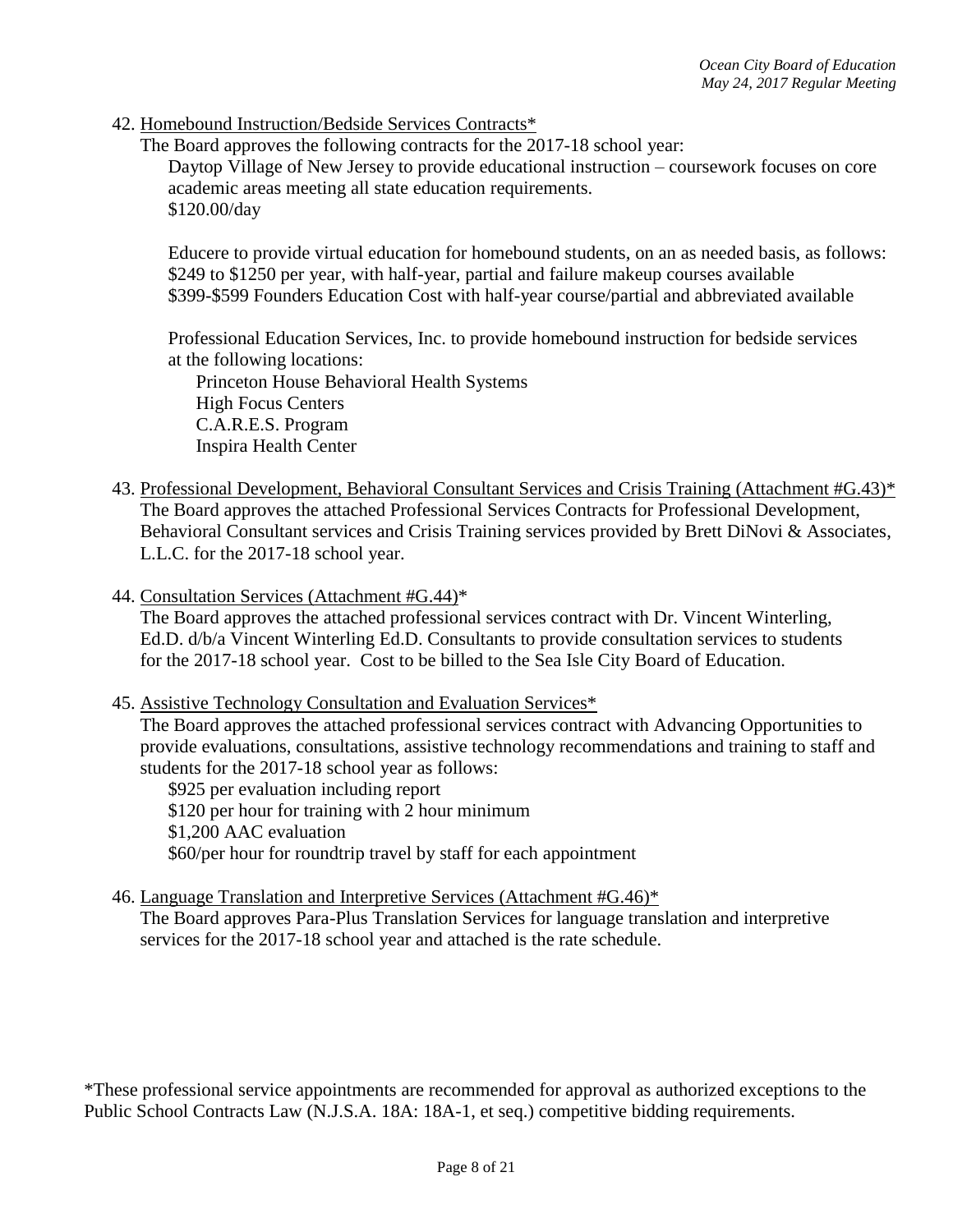## 47. The Arc of New Jersey Agreement of Services for Planning and Adult Life

The Board approves the Arc of New Jersey Agreement of Services for Planning and Adult Life for the 2017-18 school year. This is a transitional program for High School Special Education students, which will concentrate on making the shift from high school to the adult world. These services will be of no cost to the School District.

#### 48. Designation of Solicitor of the Board of Education\* **(Ocean City Representatives Only)**

The Board approves the firm of McCrosson and Stanton, P.A. and the designation of Michael Stanton as Board Solicitor in the amount of \$36,000, for the 2017-18 school year. The hourly rate for "Additional Compensation" is \$150 per hour.

\*This professional service appointment is recommended for approval as an authorized exception to the Public School Contracts Law (N.J.S.A. 18A: 18A-1, et seq.) competitive bidding requirements.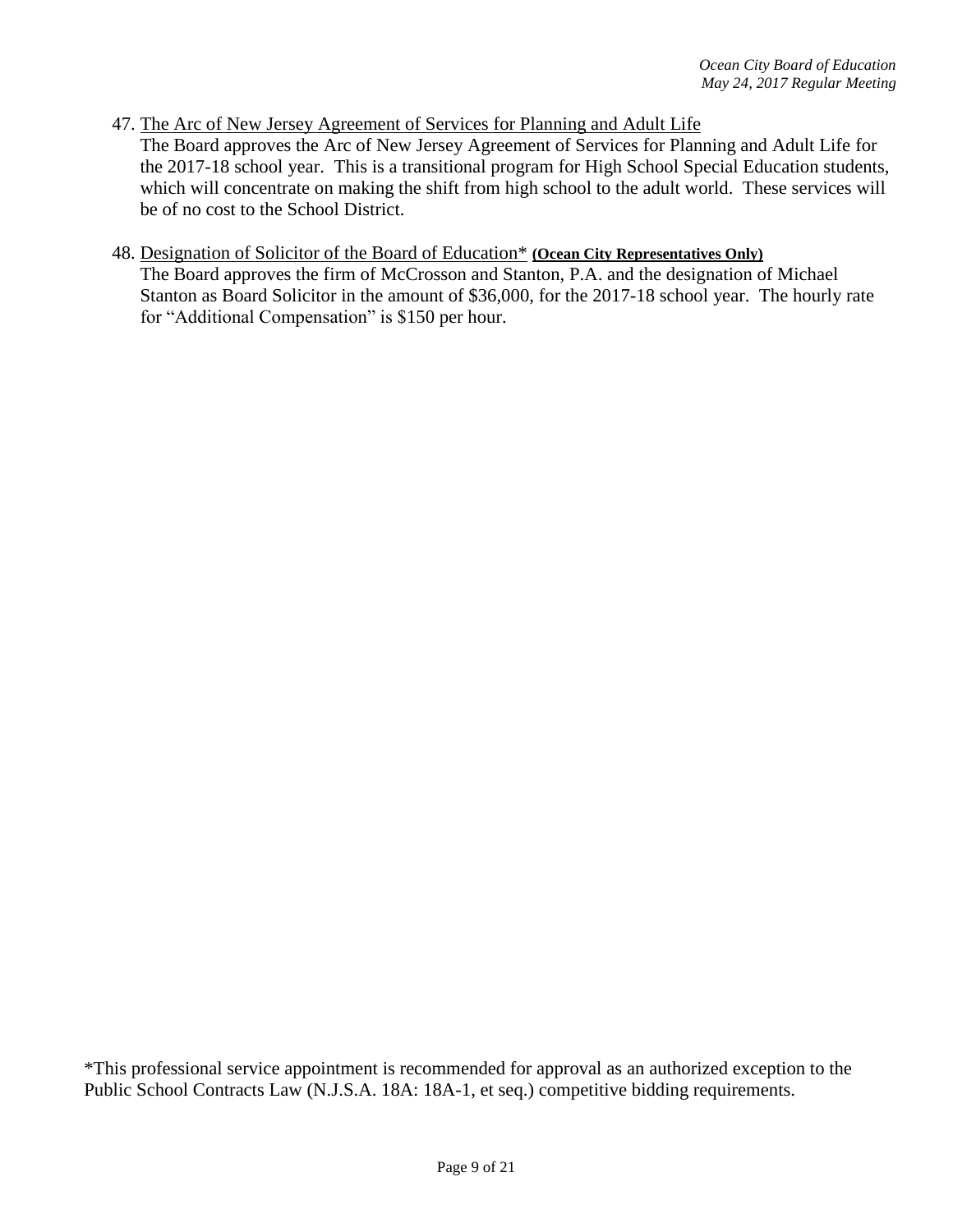#### **OFFICE OF THE SUPERINTENDENT OF SCHOOLS**

**TO:** Ocean City Board of Education

## **FROM: Dr. Kathleen Taylor, Superintendent of Schools**

**RE:** May 24, 2017 Regular Board Meeting

**MOTION:** Based on the recommendation of the Superintendent of Schools, the following resolutions are presented for formal approval by the Board of Education.

### **1. Buildings and Grounds**

A. Use of Facilities

The Board approves the following request for the use of the High School:

| Requested By: | Villanova                                                   |
|---------------|-------------------------------------------------------------|
| Use:          | <b>Football Scrimmage</b>                                   |
| Date/Times:   | August 18, 2017 (Fri), 8:00AM-1:30PM                        |
| Rooms:        | <b>Locker Rooms and Exterior Rest Rooms</b>                 |
| Fee:          | No charge                                                   |
| Requested By: | City of Ocean City                                          |
| Use:          | Lansdale Catholic versus William Penn Charter Football Game |
| Date/Times:   | September 2, 2017 (Sat), 8:00AM-2:00PM                      |
| Rooms:        | <b>Locker Rooms and Exterior Rest Rooms</b>                 |
| Fee:          | \$315.00                                                    |

## B. Use of Facilities **(Ocean City Representatives Only)**

The Board approves the following request for the use of the Intermediate School:

| Requested By: | Ocean City Girls Scout Troop #41014                   |
|---------------|-------------------------------------------------------|
| Use:          | Car Wash                                              |
| Dates/Times:  | June 10, 2017 (Sat), 9:00AM-2:00PM                    |
| Room:         | Driveway                                              |
| Fee:          | No charge                                             |
| Requested By: | Ocean City Junior Wrestling                           |
| Use:          | <b>Junior Wrestling Summer Practice</b>               |
| Dates/Times:  | June 27-August 17, 2017 (Tues & Thurs), 6:00PM-8:00PM |
| Room:         | Multi-Purpose Room                                    |
| Fee:          | No charge                                             |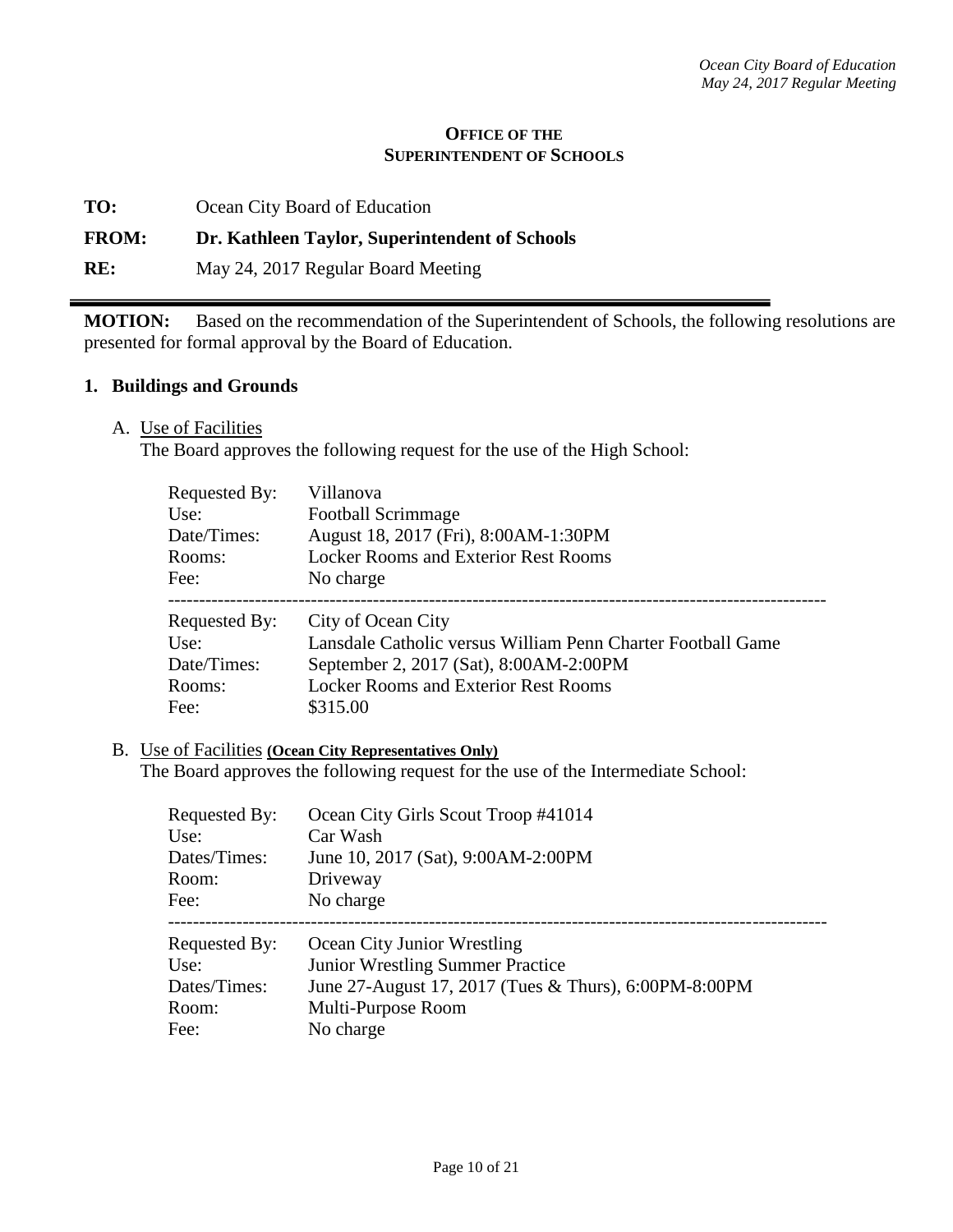## C. Dual Use Classrooms **(Ocean City Representatives Only)**

The Board approves the dual instructional use for the following classrooms for the 2017-18 school year and authorizes the School District to request approval from the New Jersey Department of Education:

| <b>Primary School</b> | Room 401 - Basic Skills Instruction / Basic Skills |
|-----------------------|----------------------------------------------------|
|                       | Room 403 - ESL / ESL                               |

|  | Intermediate School Room 411 - Reading / Physical Therapy |  |
|--|-----------------------------------------------------------|--|
|--|-----------------------------------------------------------|--|

#### D. Application Submission

The Board approves submission of an amended application to the State of New Jersey Department of Environmental Protection for installation of a public pier and dock in Upper Township to be used by the Ocean City High School crew team. The amended application is on file with the Board Secretary.

#### Informational Items

## Fire Drills

| Ocean City High School                        | April 10, 2017 |
|-----------------------------------------------|----------------|
| Ocean City Intermediate School April 28, 2017 |                |
| Ocean City Primary School                     | April 10, 2017 |

#### Security Drills

| Ocean City High School                        | April 12, 2017 |
|-----------------------------------------------|----------------|
| Ocean City Intermediate School April 10, 2017 |                |
| Ocean City Primary School                     | April 11, 2017 |

|--|

| Ocean City High School                        | May 2, 2017    |
|-----------------------------------------------|----------------|
| Ocean City Intermediate School April 27, 2017 |                |
| Ocean City Primary School                     | April 27, 2017 |

- **Discussion**
- Buildings and Grounds Committee Report Mr. Oves, Chairperson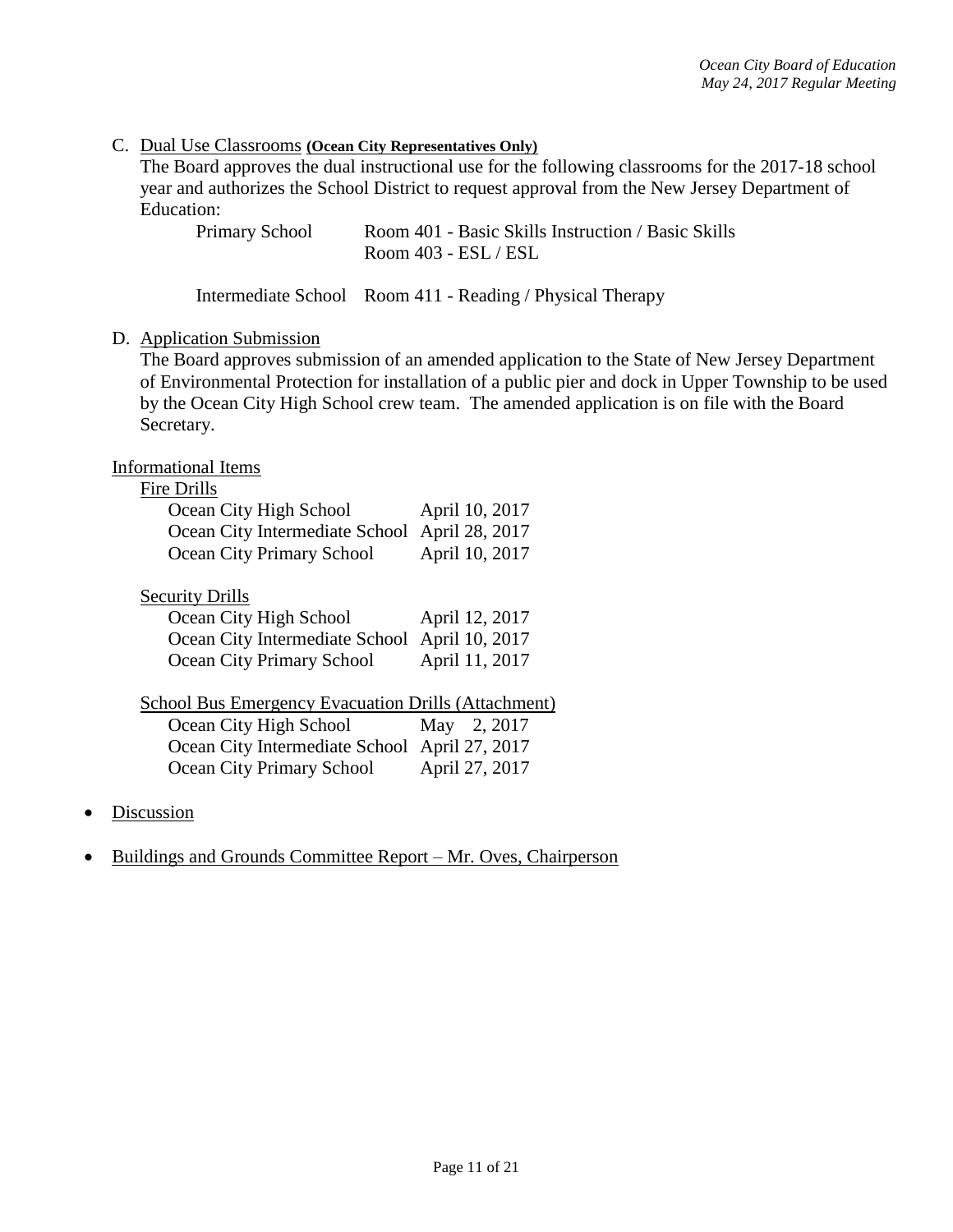## **2. Curriculum and Student Affairs**

- A. High School Field Trip Request (Attachment #2.A) The Board approves the attached High School Field Trip list.
- B. Vocational Technical Education Plan The Board approves the Ocean City High School Vocational Technical Education Plan for the 2017-18 school year.
- C. Bilingual/ESL Plan (Attachment #2.C) The Board approves the attached One Year ESL District Waiver Request for 2017-18 and authorizes submission to the New Jersey Department of Education.
- D. Bilingual/ESL Three Year Program Plan 2017-20 (Attachment #2.D) The Board approves the attached District Bilingual/ESL Three Year Program Plan for 2017-20 and authorizes submission to the New Jersey Department of Education.
- E. Ocean City High School Athletic Hall of Fame Bylaws (Attachment #2.E) The Board adopts the High School Athletic Hall of Fame Bylaws.
- F. Early Fall Sports' Practices
	- The Board approves early practices for the following High School teams:

| <b>Boys Soccer</b>     | June 19, 2017  |
|------------------------|----------------|
| <b>Field Hockey</b>    | June 11, 2017  |
| Girls Soccer           | June 19, 2017  |
| Tennis                 | August 1, 2017 |
| <b>Boys Basketball</b> | June 19, 2017  |
| Girls Basketball       | June 12, 2017  |
| Football               | June 12, 2017  |
| Boys and Girls XC      | June 19, 2017  |
| Wrestling              | June 19, 2017  |
| <b>Boys Lacrosse</b>   | June 19, 2017  |
| <b>Girls Lacrosse</b>  | June 19, 2017  |
| Girls Swimming         | June 19, 2017  |
| <b>Boys Swimming</b>   | June 19, 2017  |

- G. Intermediate School Field Trip Request (Attachment #2.G) **(Ocean City Representatives Only)** The Board approves the attached Intermediate School Field Trip list.
- H. Primary School Field Trip Request (Attachment #2.H) **(Ocean City Representatives Only)** The Board approves the attached Primary School Field Trip list.
- I. Harassment, Intimidation and Bullying (HIB) Case Findings (Attachment #2.I) The Board adopts and approves Harassment, Intimidation and Bullying (HIB) Case Findings as reported in the attached.
- J. Settlement **(Ocean City Representatives Only)** The Board approves the Settlement Agreement with an Ocean City special education student as set forth in the written Settlement Agreement.

Informational Items (Attachments) Out-of-School Suspension Reports for April 2017

- Discussion
- Curriculum and Student Affairs Committee Report Mrs. McAlister, Chairperson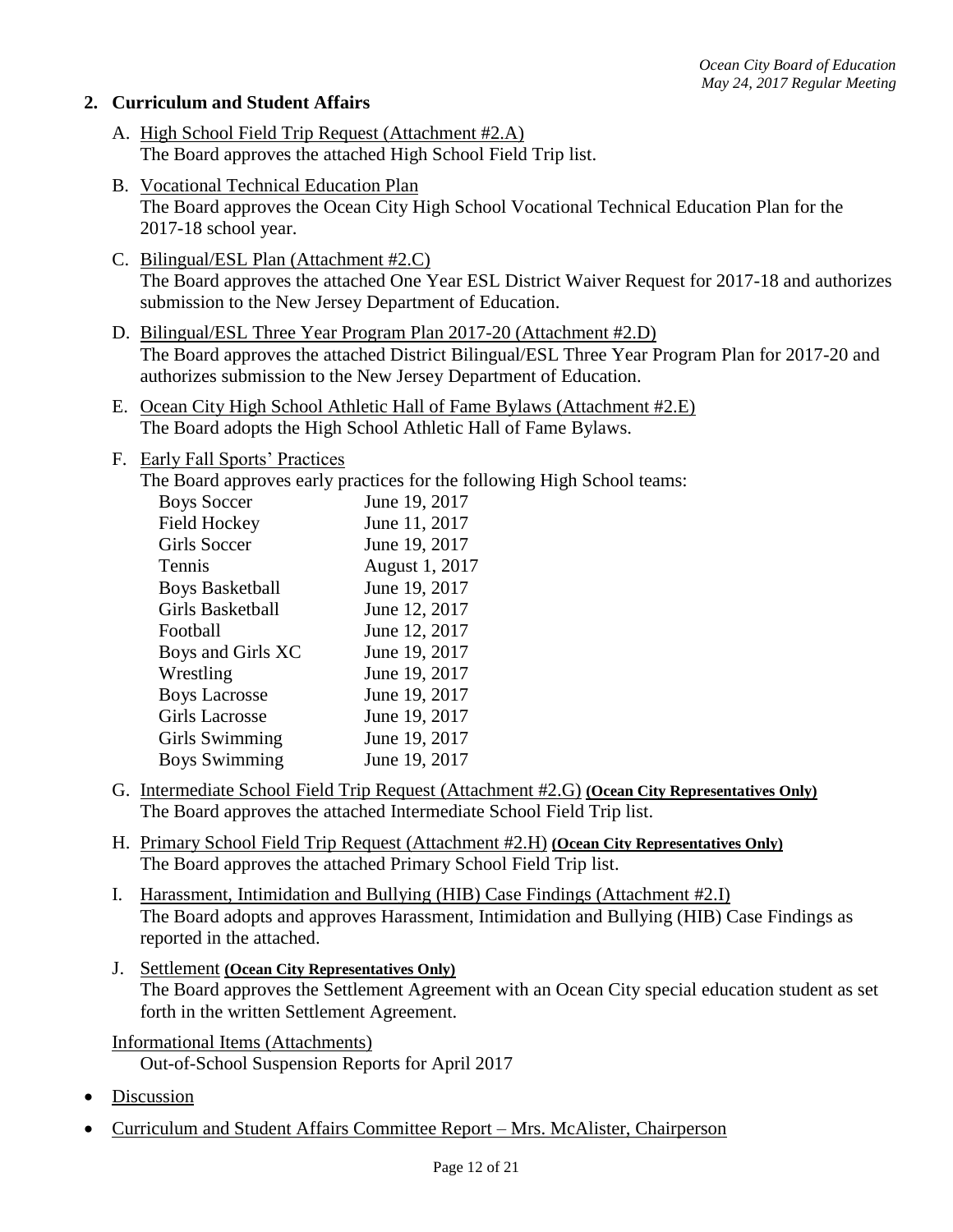## **3. Finance**

- A. Bill List (Attachment #3.A) The Board approves payment of bills for May 2017 in the amount of \$5,513,197.55.
- B. Secretary and Monthly Cash Reconciliation Reports (Attachment #3.B) The Board approves the Board Secretary's Monthly Financial Report and the Monthly Cash Reconciliation Report for March 2017 and April 2017.
- C. Line Item Transfers (Attachment #3.C) The Board approves the revenue and appropriation transfers for March 2017 and April 2017.
- D. Travel & Expense Reimbursement (Attachment #3.D) The Board approves the May 2017 list of Board of Education Members and School District Staff travel and related expense reimbursements.
- E. Food Service Report (Attachment #3.E) The Board accepts the Food Service Monthly Finance Report for March 2017 and April 2017.
- F. Agreement to Deliver Food Service Commodities (Attachment #3.F) The Board approves the attached agreement with Paul's Commodity Hauling to deliver food service commodities effective September 1, 2017 – June 30, 2018.
- G. Memorandum of Understanding with Corbin City Board of Education (Attachment #3.G) The Board approves the Memorandum of Understanding with the Corbin City Board of Education for School Business Administrator services for the 2017-18 fiscal year:

| Computer Services/Supplies/Copying      | \$3,885.00  |
|-----------------------------------------|-------------|
| <b>Business Administrator</b>           | \$3,500.00  |
| <b>Assistant Business Administrator</b> | \$13,000.00 |
| Total                                   | \$20,385.00 |

### H. Cooperative Bidding Program

The Board authorizes the participation in the Educational Data Services, Inc. Cooperative Purchasing Program for the 2017-18 school year at a cost of \$6,600 for the licensing and maintenance fee.

I. Digital Production Services

The Board approves the extension of the contract with Just Right TV Productions LLC to provide digital production recording services for Board of Education meetings for July 1, 2017 through June 30, 2018 as specified in the Cooperative Pricing Agreement with the City of Ocean City. The rates for services are as follows:

| Rate for service rendered up to a minimum of 2 hours                            | \$240 |  |
|---------------------------------------------------------------------------------|-------|--|
| Rate for service that exceeds the 2 hour minimum, $\frac{1}{2}$ hour increments | \$ 30 |  |
| Creation of a Flash Video ("FLV file" for delivery to the Board                 | \$45  |  |
| Fee per additional copy of prerecorded DVD's                                    |       |  |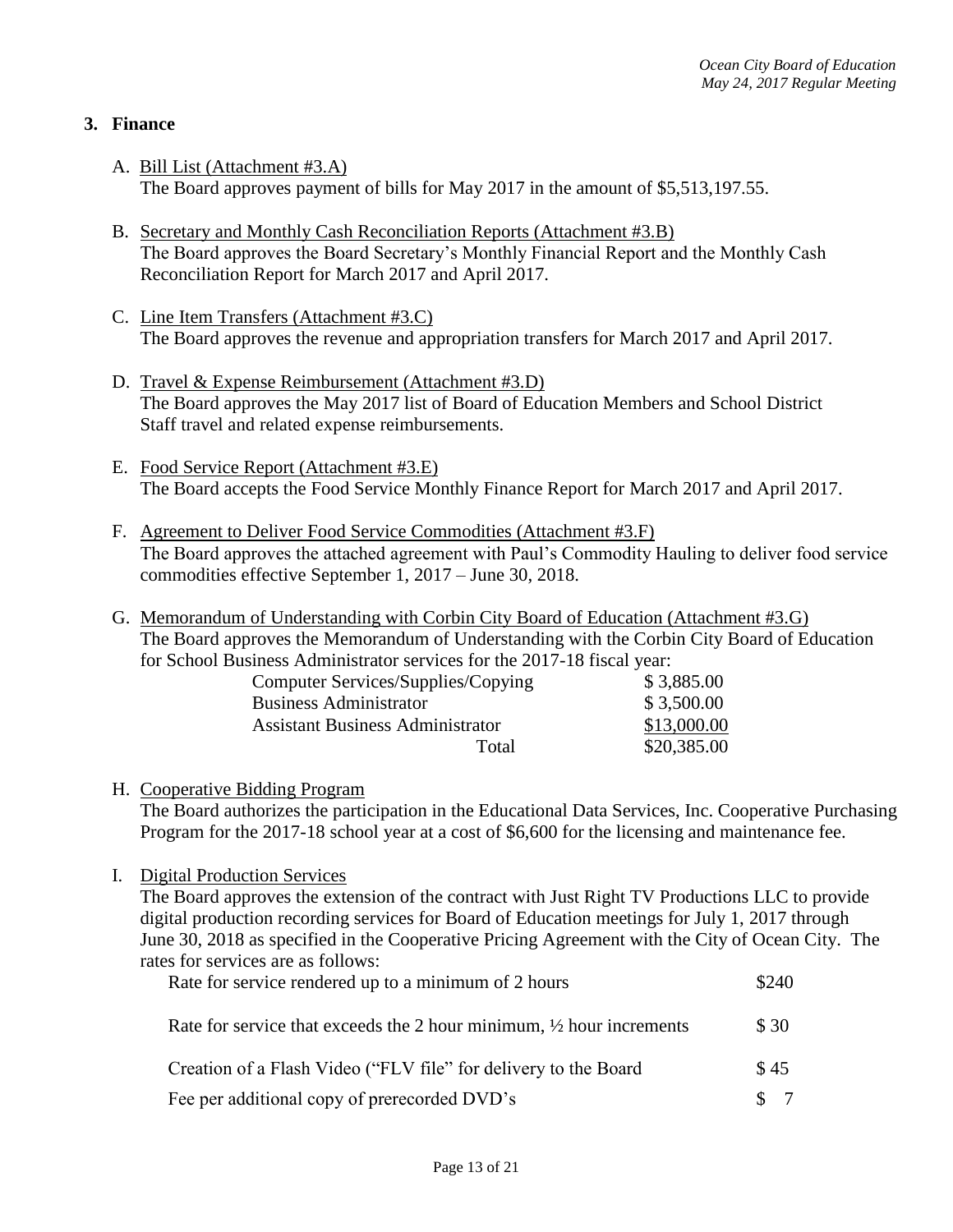Rate for digital recording services for special events and/or recording \$120 sessions that is beyond the scope of work outlined and in addition to the schedule meetings in 1 hour increments

Hourly rate to meet with City professional personnel for digital broadcast  $$60$ discussions, digital format & other items which may arise during the duration of the contract period

J. Athletic Trainer\*

The Board approves Rothman Institute/AtlanticCare for a full time Athletic Trainer for the Ocean City School District from July 1, 2017 through June 30, 2018 at a cost of \$73,130.51.

K. Tuition Contracts with the Cape May County Special Services School District – Students Sent The Board approves the 2017-18 tuition contracts with the Cape May County Special Services School District – students sent as follows:

| <b>CMC</b> Special Services                  | <b>Tuition Rate Per Pupil</b> |
|----------------------------------------------|-------------------------------|
| 2017-18 Behavior Disabilities                | \$42,750                      |
| 2017-18 Multiple Disabilities                | \$37,550                      |
| 2017-18 Autism                               | \$39,100                      |
| 2017-18 Pre-School Disabilities              | \$31,750                      |
| 2017-18 Cognitive-Severe                     | \$30,750                      |
| 2017-18 One-to-One Aide                      | \$19,550                      |
| 2017-18 Extended School Year Agreement       | \$2,600                       |
| (Four Week Program)                          |                               |
| 2017-18 One-to-One Aides (Four Week Program) | \$1,900                       |
|                                              |                               |

L. Tuition Contract Agreements

The Board approves the 2016-17 Tuition Contract Agreements with the Clifton Board of Education for two students placed in a CP&P out-of-home placement effective March 6, 2017 through June 30, 2017 as follows:

- (1) student attending Grade K \$4,450
- (1) student attending Grade 3 \$4,624

#### M. Tuition Contract Agreement

The Board approves the Tuition Contract Agreement for the 2017-18 school year with the Cape May County Technical School District in the amount of \$19,687 for two regular full time students and one special education shared time student, including a tuition adjustment credit of \$1,539 for the 2015-16 school year.

N. Close Bank Account

The Board approves the closing of the Ocean City Board of Education/Ocean City Primary School Renovations Account with Ocean City Home, a division of Ocean First, following receipt of the project completion and closeout letter from the New Jersey Schools Development Authority. This account has a zero balance.

\*This professional service appointment is recommended for approval as an authorized exception to the Public School Contracts Law (N.J.S.A. 18A: 18A-1, et seq.) competitive bidding requirements.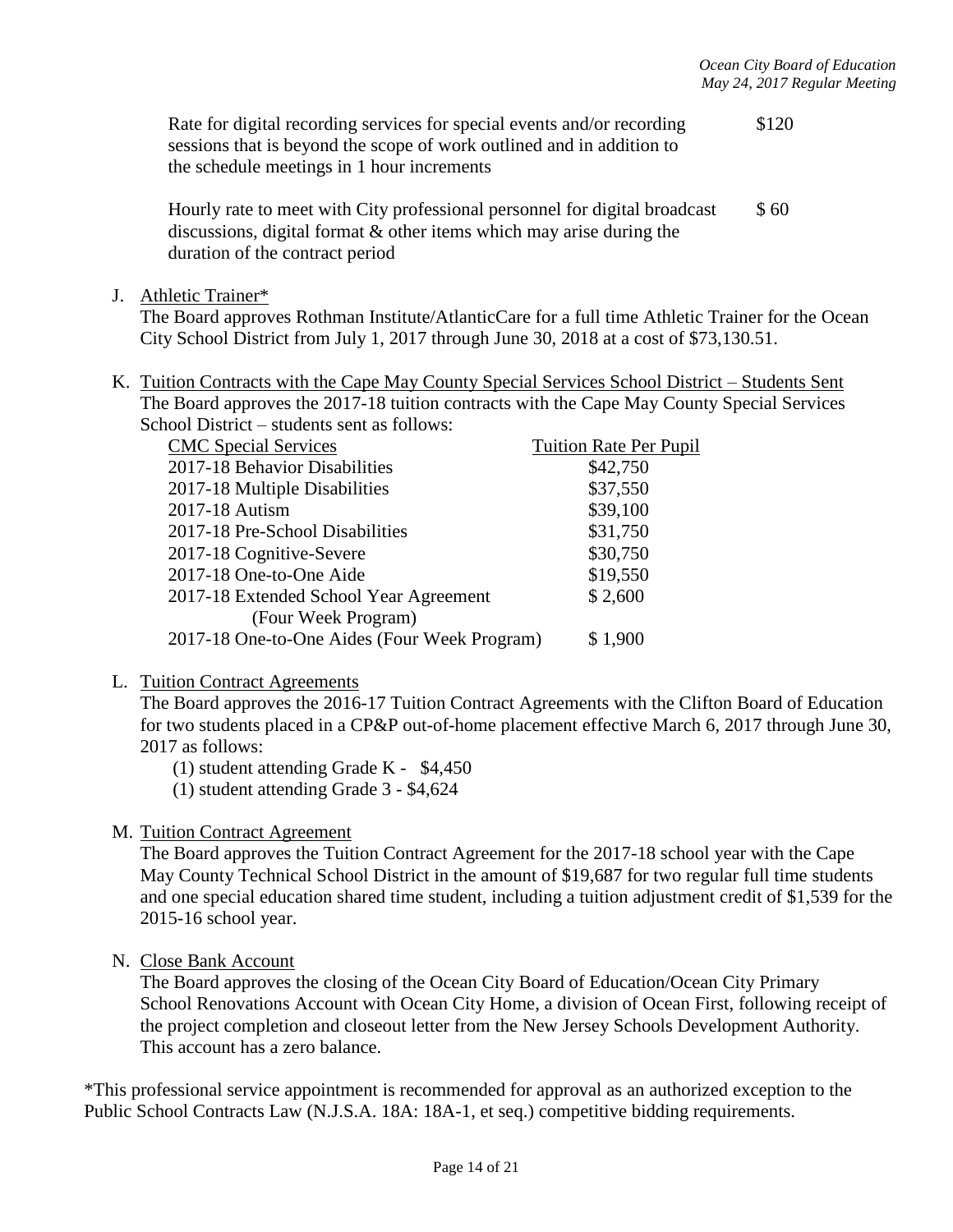## O. Study Skills Course (Attachment #3.O) **(Ocean City Representatives Only)** The Board approves a contract with The Virtual High School (VHS, Inc.) to provide a student skills course for the  $7<sup>th</sup>$  grade program at a cost of \$6,175.

• Discussion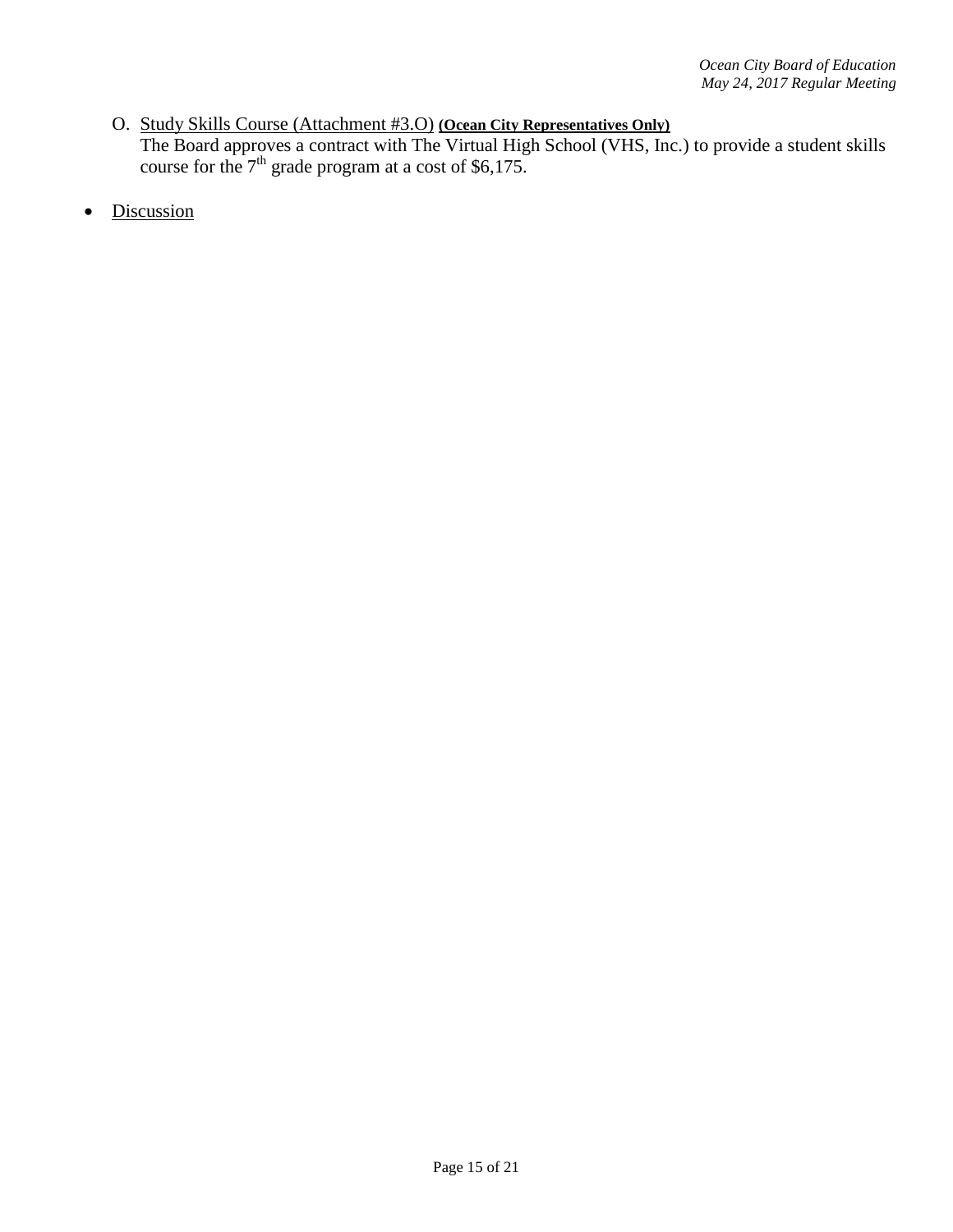- **4. Personnel** (All motions are upon Superintendent's recommendation:)
	- A. Substitutes and Sporting Event Worker (Attachment #4.A) roll call vote The Board approves the attached criminal history approved/HIB trained substitutes and sporting event worker for the 2016-17 school year.
	- B. Leave of Absence District Supportive Staff (Attachment #4.B) roll call vote The Board approves employee #2669, an unpaid FMLA leave of absence, effective May 3, 2017 through June 30, 2017.
	- C. Extended Leave of Absence High School Certificated Staff (Attachment #4.C) roll call vote The Board approves employee #0204, an extended paid leave of absence, effective June 12, 2017 through June 30, 2017.
	- D. Revised Leave of Absence High School Certificated Staff (Attachment #4.D) roll call vote The Board approves employee #3547, a revised paid leave of absence, effective April 24, 2017 through June 9, 2017, an unpaid FMLA/NJFLA leave of absence, effective June 12, 2017 through June 30, 2017 and an unpaid FMLA/NJFLA leave of absence, effective September 1, 2017 through November 17, 2017, with an expected return date of November 20, 2017.
	- E. District Summer Craftsman Help and Stipend roll call vote The Board approves William Nickles, III, and substitute summer craftsman, effective June 26, 2017 through August 31, 2017 at a stipend of \$17 per hour, not to exceed 250 hours.
	- F. Homebound Instructors and Stipend\* roll call vote The Board approves the School District's certificated staff and substitute certificated teachers as homebound instructors, based on their availability and on an as needed basis, for summer 2017 and the 2017-18 school year at a stipend of \$30\* per hour.
	- G. High School Summer Employment and Stipend\* roll call vote The Board approves Rosemary Millar, school nurse, for High School 2017 summer physicals at a stipend or \$30\* per hour, not to exceed 10 hours.
	- H. High School Extended School Year Aides and Stipends roll call vote The Board approves the following special education aides for the High School 2017 extended school year MD program at a stipend of \$15 per hour (program, number of hours and aides based on student enrollment):

Thomas Marshall Melanie Vitale

I. Transfer of Certificated Staff – roll call vote The Board approves the transfer of Anthony DeLeo, from Primary School special education teacher to High School social studies/special education teacher, effective for the 2017-18 school year.

\*stipend pending negotiations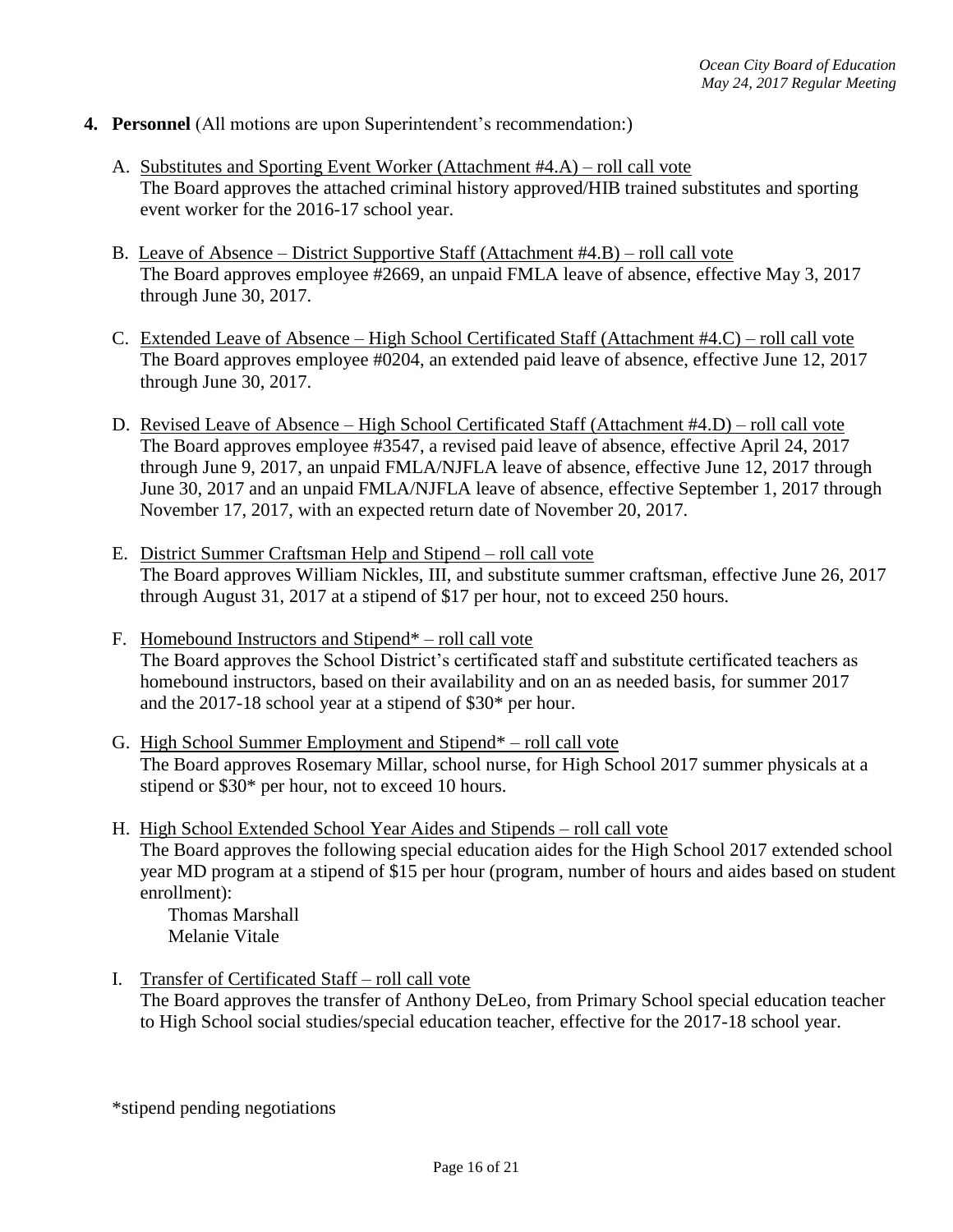J. High School Coach, Co-Curricular Activity/Club Advisors and Stipends\* (Attachment #4.J) – roll call vote

The Board approves the attached High School coach, co-curricular activity/club advisors and stipends\* for the 2017-18 school year.

K. High School Extension Program Faculty – roll call vote The Board approves the following High School faculty assigned to the Extension Program for the 2017-18 school year:

| <b>Margaret Corcoran</b> | Teacher-in-Charge |
|--------------------------|-------------------|
| Eric Grimley             | Teacher           |

- L. High School Extension Program Certificated Staff and Stipends\* (Attachment #4.L) roll call vote The Board approves the attached High School Extension Program certificated staff for the 2017-18 school year at a stipend of \$30\* per hour.
- M. High School Academic Awards Program Coordinator and Stipend roll call vote The Board approves Kathryn Sykes, High School academic awards program coordinator, for the 2017-18 school year at a stipend of \$600.
- N. High School Graduation Program Coordinator and Stipend roll call vote The Board approves Kathryn Sykes, High School graduation program coordinator, for the 2017-18 school year at a stipend of \$200.
- O. High School Senior Scholarship Program Coordinator and Stipend roll call vote The Board approves Eileen Rocks, High School senior scholarship program coordinator, for the 2017-18 school year at a stipend of \$1,000.
- P. High School Cafeteria Person-in-Charge and Stipend roll call vote The Board approves Deborah Kafkalas, High School cafeteria person-in-charge, for the 2017-18 school year at a stipend of \$400.
- Q. Short-Term Leave Replacement Intermediate School Certificated Staff roll call vote (**Ocean City Representatives Only**)

The Board approves Rebecca Jenkins, Intermediate School short-term leave replacement teacher of physical education, effective May 25, 2017 through on or before June 30, 2017 at a stipend of \$160 per diem.

R. Intermediate School Summer Employment and Stipend\* – roll call vote (**Ocean City Representatives Only**)

The Board approves Connie Meng, school nurse, for Intermediate School 2017 summer physicals at a stipend or \$30\* per hour, not to exceed 4 hours.

S. Resignation – Intermediate School Extended School Year Teacher – roll call vote (**Ocean City Representatives Only**)

The Board accepts the resignation of Heather Williams, Intermediate School 2017 extended school year teacher, effective May 1, 2017.

\*stipend pending negotiations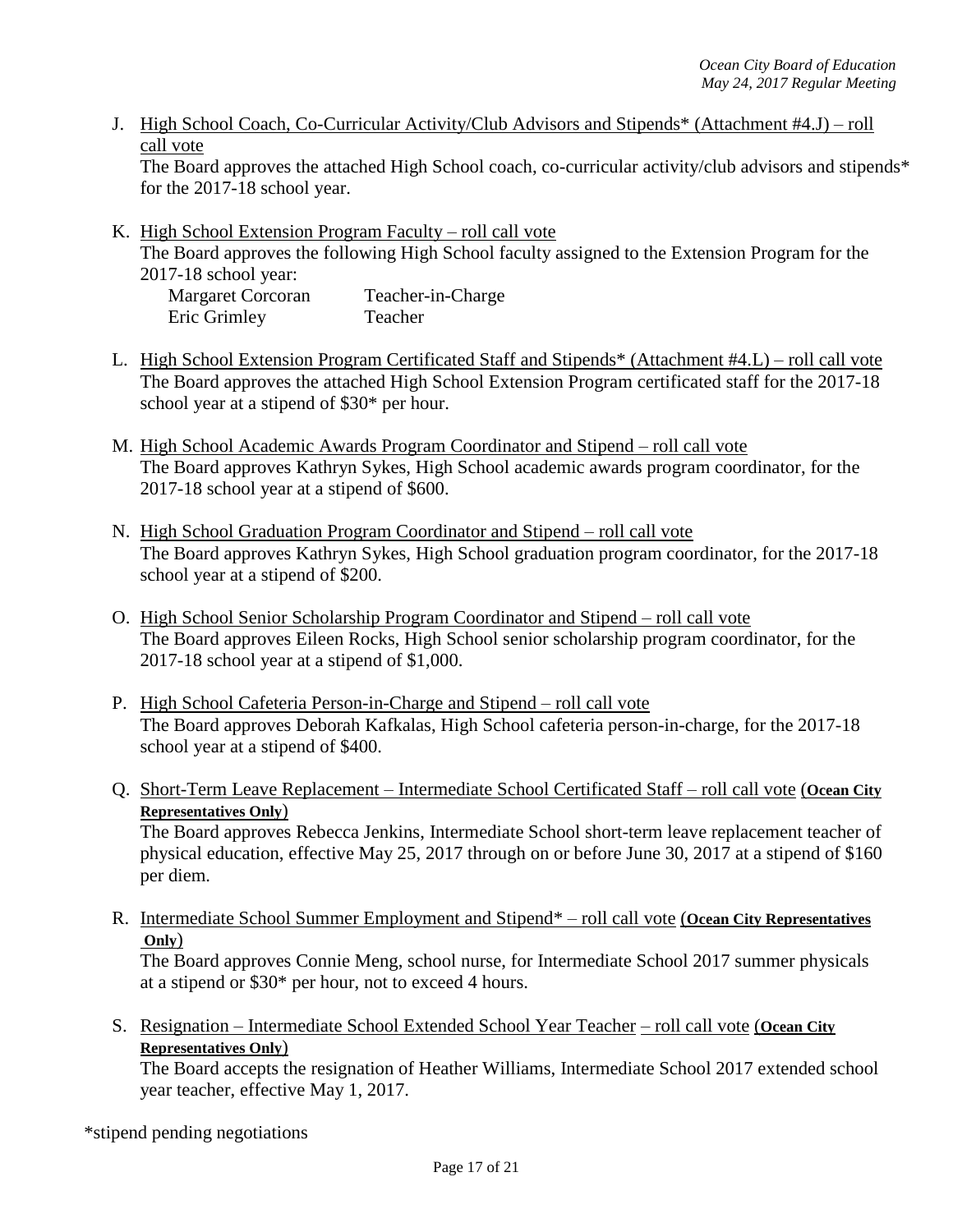T. Resignation - Primary School Title 1 Summer School Teacher – roll call vote (**Ocean City Representatives Only**)

The Board accepts the resignation of Bruce Hunt, Primary School 2017 Title 1 summer school teacher, effective May 12, 2017.

U. Intermediate School Extended School Year Teacher and Stipend\* – roll call vote (**Ocean City Representatives Only**)

The Board approves Devon Biglin, special education teacher for the Intermediate School 2017 extended school year LLD program, at a stipend of \$30\* per hour (program and number of hours based on student enrollment).

V. Intermediate and Primary Schools' Extended School Year Aides and Stipends (Attachment #4.V) – roll call vote (**Ocean City Representatives Only**)

The Board approves the attached Intermediate and Primary Schools' 2017 extended school year aides at a stipend of \$15 per hour (program, number of hours and aides based on enrollment).

W. Primary School Title 1 Summer School Teacher and Stipend\* - roll call vote **(Ocean City Representatives Only)**

The Board approves Maureen Baldini, Title 1 funded Primary School 2017 summer school teacher, at a stipend of \$30\* per hour, total program not to exceed 230 hours (program and number of hours based on student enrollment).

X. Intermediate School Academic Awards Program Coordinator and Stipend – roll call vote (**Ocean City Representatives Only**)

The Board approves Michele Dubs, Intermediate School academic awards program coordinator, for the 2017-18 school year at a stipend of \$600.

- Y. Intermediate and Primary Schools' Co-Curricular Activity/Club Advisors and Stipends\* (Attachment #4.Y) – roll call vote (**Ocean City Representatives Only**) The Board approves the attached Intermediate and Primary Schools' co-curricular activity/club advisors and stipends\* for the 2017-18 school year.
- Z. Intermediate School Cafeteria Person-in-Charge and Stipend roll call vote (**Ocean City Representatives Only**)

The Board approves Marianne Naddeo, Intermediate School cafeteria person-in-charge, for the 2017-18 school year at a stipend of \$400.

AA. Primary School Cafeteria Person-in-Charge and Stipend – roll call vote (**Ocean City Representatives Only**)

The Board approves Theresa Boylan, Primary School cafeteria person-in-charge, for the 2017-18 school year at a stipend of \$400.

\*stipend pending negotiations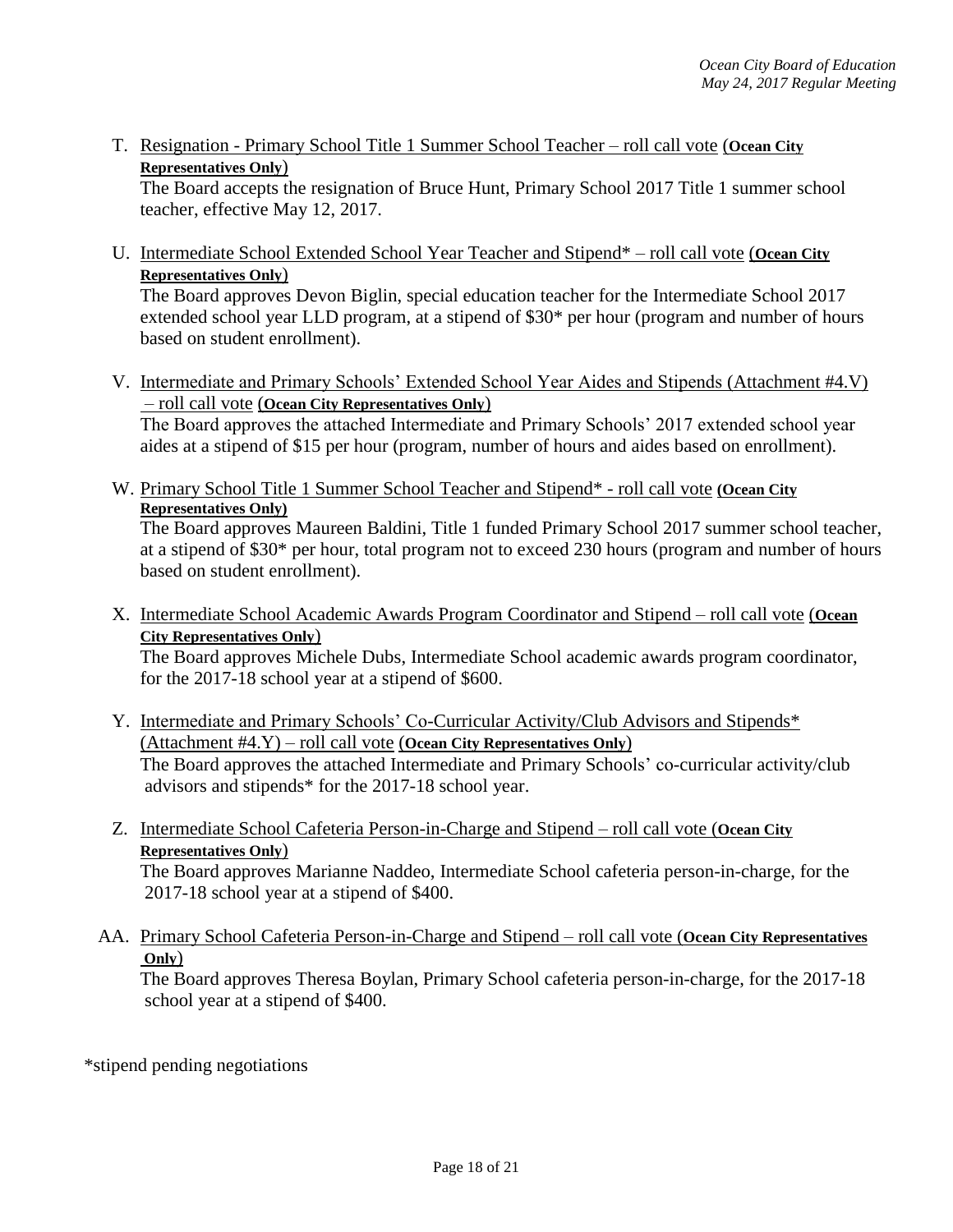- BB. Transfer of Certificated Staff and Revised Salary\* roll call vote (**Ocean City Representatives Only**) The Board approves the transfer of Alissa Gerent, from an Intermediate School part-time elementary school teacher to a full-time elementary school teacher, effective for the 2017-18 school year at a revised salary of \$62,078\*.
- CC. New Employment Intermediate School Certificated Staff (Attachment #4.CC) roll call vote (**Ocean City Representatives Only**) The Board approves Kelsey Mitchell, Intermediate School business/special education teacher, effective September 1, 2017 through June 30, 2018 at a salary of \$56,686\*, MA, step 1.

\*salary pending negotiations

- **Discussion**
- Negotiations Committee Report Mr. Bauer, Chairperson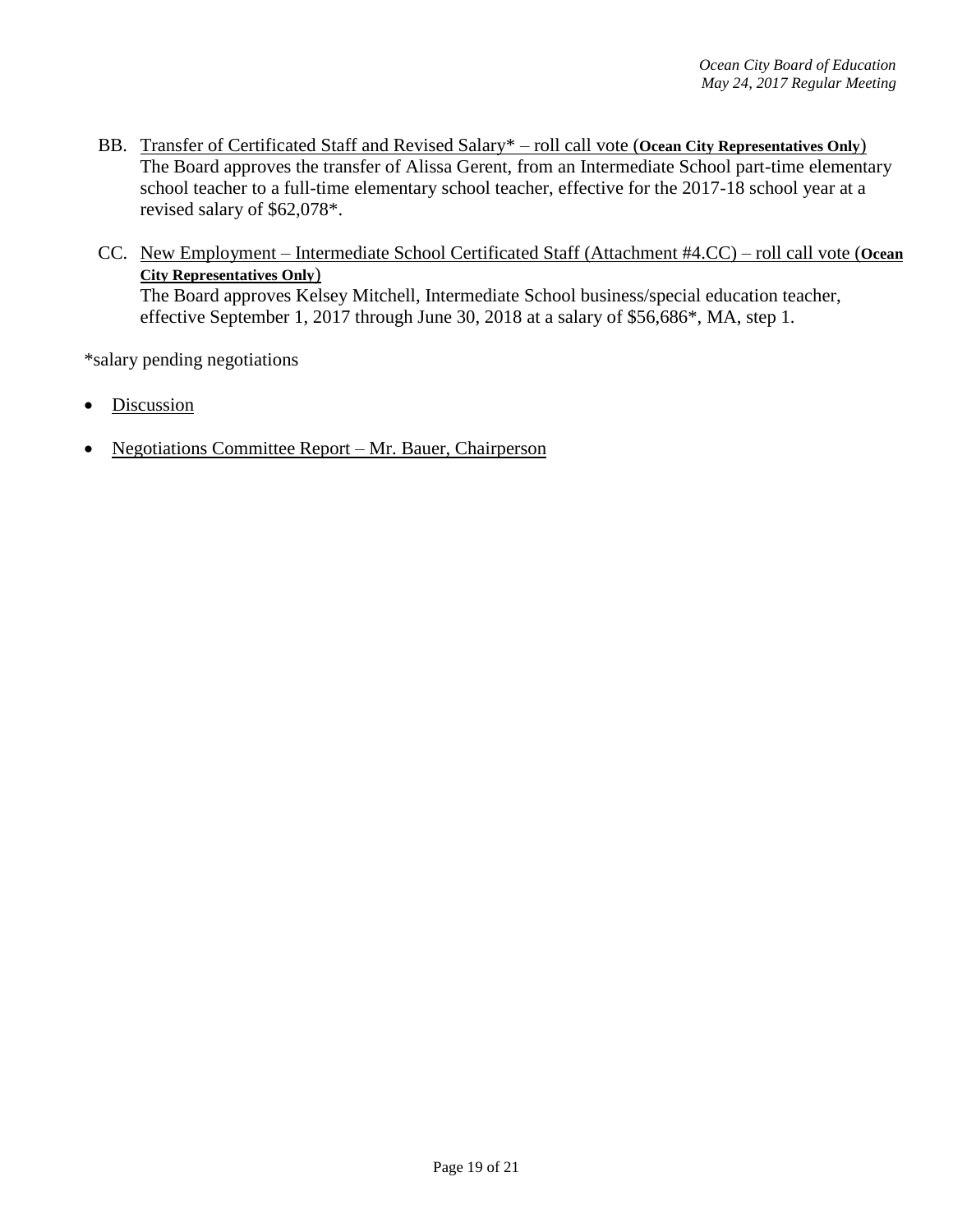## **5. Policy**

A. Policies –  $2^{nd}$  Reading (Attachment #5.A)

The Board approves the following replacements, additions and or deletions to the Board Policy and/or Regulation Manuals.

| <b>Revised Policies</b>    |                                                                                |
|----------------------------|--------------------------------------------------------------------------------|
| 2460                       | <b>Special Education</b>                                                       |
| 2467                       | <b>Surrogate Parents and Foster Parents</b>                                    |
| New Regulation             |                                                                                |
| 2460.15                    | Special Education – In-Service Training Needs for Professional and             |
|                            | Paraprofessional Staff                                                         |
| <b>Revised Regulations</b> |                                                                                |
| 2460                       | <b>Special Education</b>                                                       |
| 2460.1                     | Special Education – Location, Identification and Referral                      |
| 2460.8                     | Special Education – Free and Appropriate Public Education                      |
| 2460.9                     | Special Education – Transition from Early Intervention Programs to Preschool   |
|                            | Programs                                                                       |
| 2460.16                    | Special Education – Instructional Material to Blind or Print-Disabled Students |
| 5200                       | Attendance                                                                     |

# B. Policies –  $1^{st}$  Reading (Attachment #5.B)

The Board approves the following replacements, additions and or deletions to the Board Policy and/or Regulation Manuals.

| New Policy |                           |
|------------|---------------------------|
| 7461       | Sustainability in Schools |

| <b>Revised Policies</b> |                           |
|-------------------------|---------------------------|
| 2464                    | Gifted and Talented       |
| 2622                    | <b>Student Assessment</b> |

| <b>Abolished Policies</b> |                                   |
|---------------------------|-----------------------------------|
| 2320                      | <b>Independent Study Programs</b> |
| 5465                      | <b>Early Graduation</b>           |

- C. Comprehensive Equity Plan (Attachment #5.C) The Board adopts the attached 2017-18 Comprehensive Equity Plan Annual Statement of Assurance for submission to the County Office.
- Discussion
- Policy Committee Report Mrs. Prettyman, Chairperson